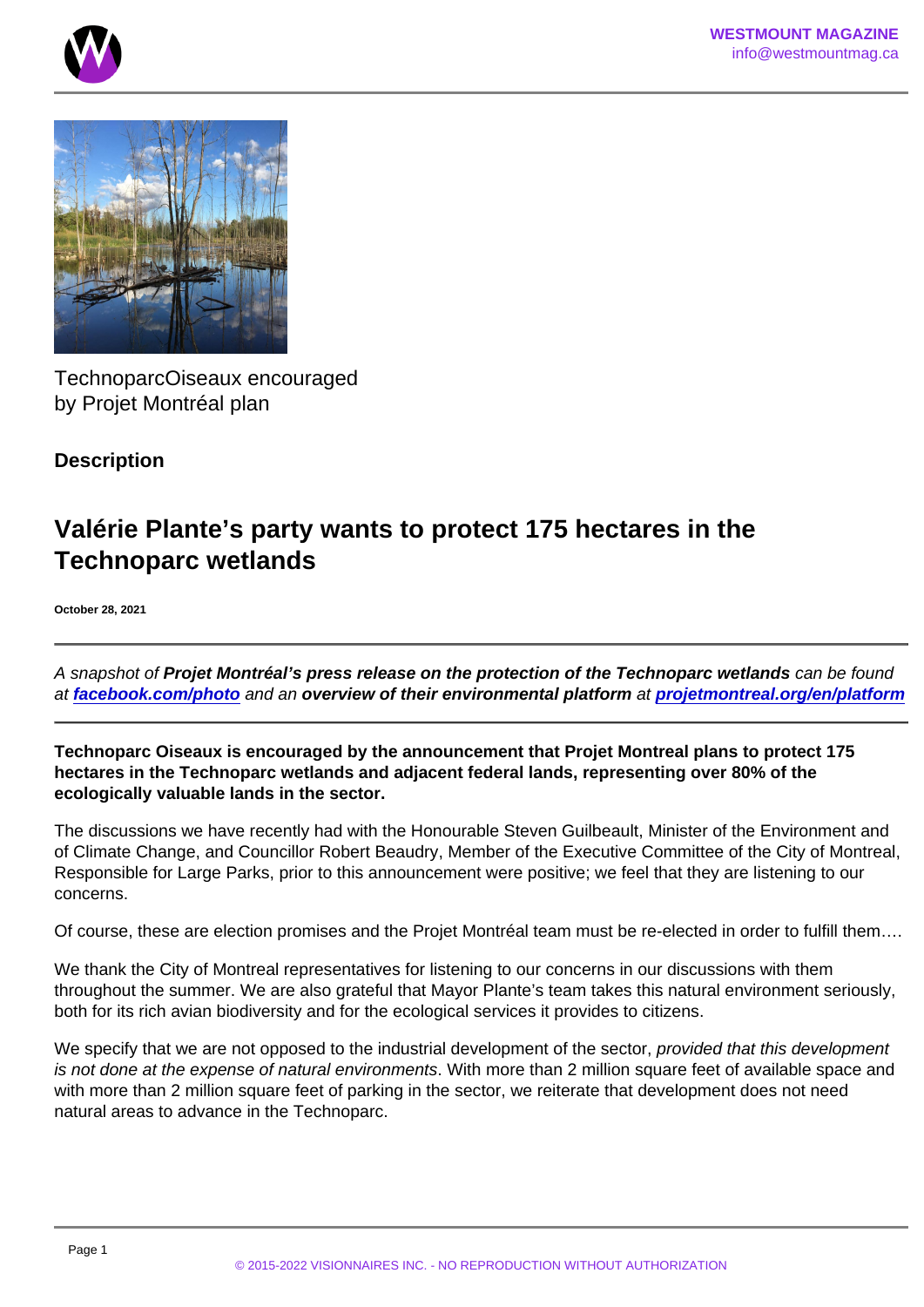## Technoparc sectors

Developing over natural habitat has no place in the world of climate change in which we live, and the paving over of greenspaces on the island of Montreal must stop. We are encouraged that the City of Montreal shares these sentiments. Ultimately, we will be completely reassured when the entire ecological sector (Ipex, Triangle, the Eco-campus, Forêt des Sources, Marais des Sources, Woodwren, Champ des Monarques, and Golf Dorval) is protected and officially inscribed by law and regulation. The citizen group TechnoparcOiseaux will continue to mobilize to ensure the full protection of these natural environments.

To help you make your choice during the elections, we invite you to consult the parties' platforms to compare their orientations regarding the environment and the protection of natural environments. These elections are crucial to ensure that we have elected officials who are prepared to fight climate change.

For up to date information on conservation of the Technoparc wetlands, please visit [TechnoparcOiseaux's](https://www.facebook.com/groups/TechnoparcOiseaux/)  [Facebook page](https://www.facebook.com/groups/TechnoparcOiseaux/) and [technoparcoiseaux.org](https://www.technoparcoiseaux.org/)

A snapshot of Projet Montréal's press release on the protection of the Technoparc wetlands can be found at [facebook.com/photo](https://www.facebook.com/photo.php?fbid=420877606093358&set=pb.100045133652286.-2207520000) and an overview of their environmental platform at [projetmontreal.org/en/platform](https://projetmontreal.org/en/platform)

For Ensemble Montréal's environmental platform, please visit [ensemblemtl.org/en/program/a-sustainable](https://ensemblemtl.org/en/program/a-sustainable-and-green-city/)[and-green-city](https://ensemblemtl.org/en/program/a-sustainable-and-green-city/)

Images: courtesy of TechnoparcOiseaux Feature image: Étang aux Hérons

Read

[other articles about the Technoparc Wetlands](https://www.westmountmag.ca/?s=technoparc)